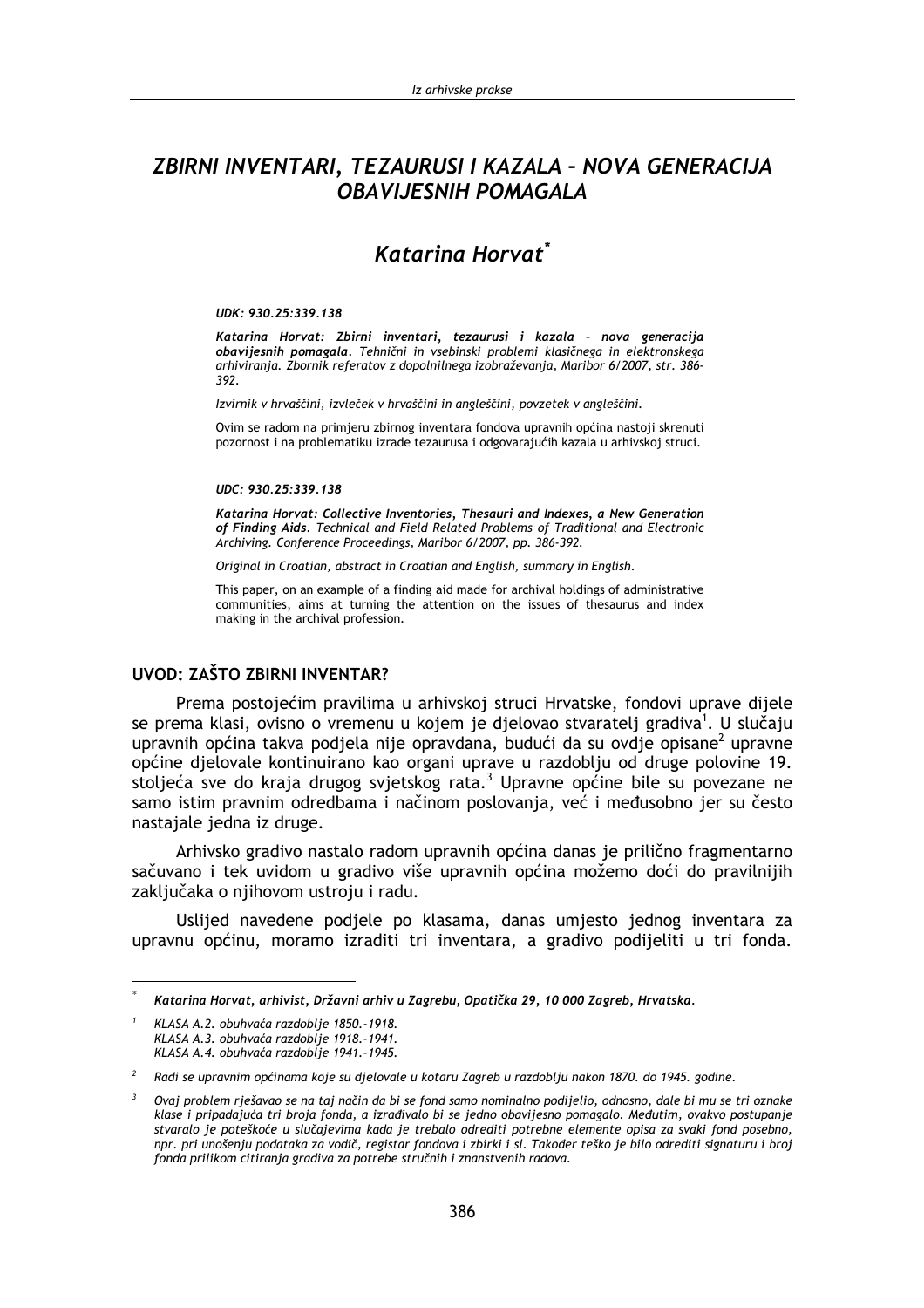Podiela gradiva često je povezana s praktičnim problemima, budući da se radi o knijgama koje su kontinujrano vođene npr. 1920.-1945., ili o spisima koji su vezani u zajednički predmet vođen od npr. 1917.-1935. U ovim slučajevima odlučujemo se da li ćemo uzeti inicijalnu ili završnu godinu nastanka gradiva kao kriterij za uvrštavanje u fond klase A.2., A.3. ili A.4.

Osim što otežava posao arhivistima, podjela gradiva jednog stvaratelja na više fondova, uvažavanjem razdoblja koji mu zadaje klasa, pridonosi nepreglednosti samog gradiva, te unosi zbunjenost kod korisnika-istraživača.

Stvaranje zbirnog inventara nije nepoznata pojava u arhivskoj struci. Tako, na primjer, u Državnom arhivu u Zagrebu već postoji zbirni inventar pučkih škola, koji sadrži jednu, zajedničku povijesnu bilješku i zasebne inventarne opise svakog fonda prikazanog u zbirnom inventaru.

Prilikom izrade zbirnog inventara upravnih općina odlučili smo iskoristiti prednosti jedinstvenog opisa i izraditi obavijesno pomagalo koje će, pomoću svojih obavijesnih dodataka, obavijesti o gradivu podići na jednu višu razinu.

### METODOLOGIJA IZRADE ZBIRNOG INVENTARA

Zbirni inventar mora biti izrađen tako da daje sve bitne podatke o gradivu, ali da ne opterećuje tekst sa suviše informacija, čime se stvara nepreglednost.

Treba se odlučiti koji su elementi opisa zajednički za sve fondove u zbirnom inventaru, a koji samo za one koji se odnose na istu upravnu općinu, a koji za svaki fond posebno. Potrebno je izraditi shemu po kojoj će se onda opisivati svi fondovi upravnih općina.

U ovom slučaju, zbirni inventar je koncipiran je na tri razine obavijesti:

- $1<sub>1</sub>$ razina može se primijeniti općenito na cjelokupno gradivo svih upravnih općina (tu spadaju ovi elementi opisa<sup>4</sup>: povijesna bilješka o upravnim općinama, uvjeti dostupnost, objavljivanja i umnožavanja gradiva, postojanje i mjesto čuvanja izvornika i preslika, pravila i propisi, valorizacija gradiva nastalog radom upravnih općina i mogućnosti za istraživanja, eventualno tezaurus i pripadajuće kazalo):
- $2<sub>1</sub>$ razina primjenjuje se na jednu upravnu općinu (povijesna bilješka za navedenu upravnu općinu, dopunski izvori i bibliografija, koji mogu poslužiti za daljnje istraživanje povijesti te općine);
- razina je razina pojedinačnog fonda neke upravne općine (gradivo jedne općine 3. može biti podijeljeno na dva ili tri fonda, ali može biti i samo u jednom fondu). Ovdje su dani sljedeći elementi opisa: identifikacijska oznaka/signatura, naslov, vrijeme nastanka gradiva, razina opisa, količina i nosač jedinice opisa, naziv stvaratelja, sadržaj, odabiranje, izlučivanje i rokovi čuvanja, dopune, plan sređivanja, jezik/pismo u gradivu, tvarne značajke i tehnički uvjeti, obavijesna pomagala, nadnevak izrade opisa.

Svi fondovi opisani su u skladu s normom ISAD (G).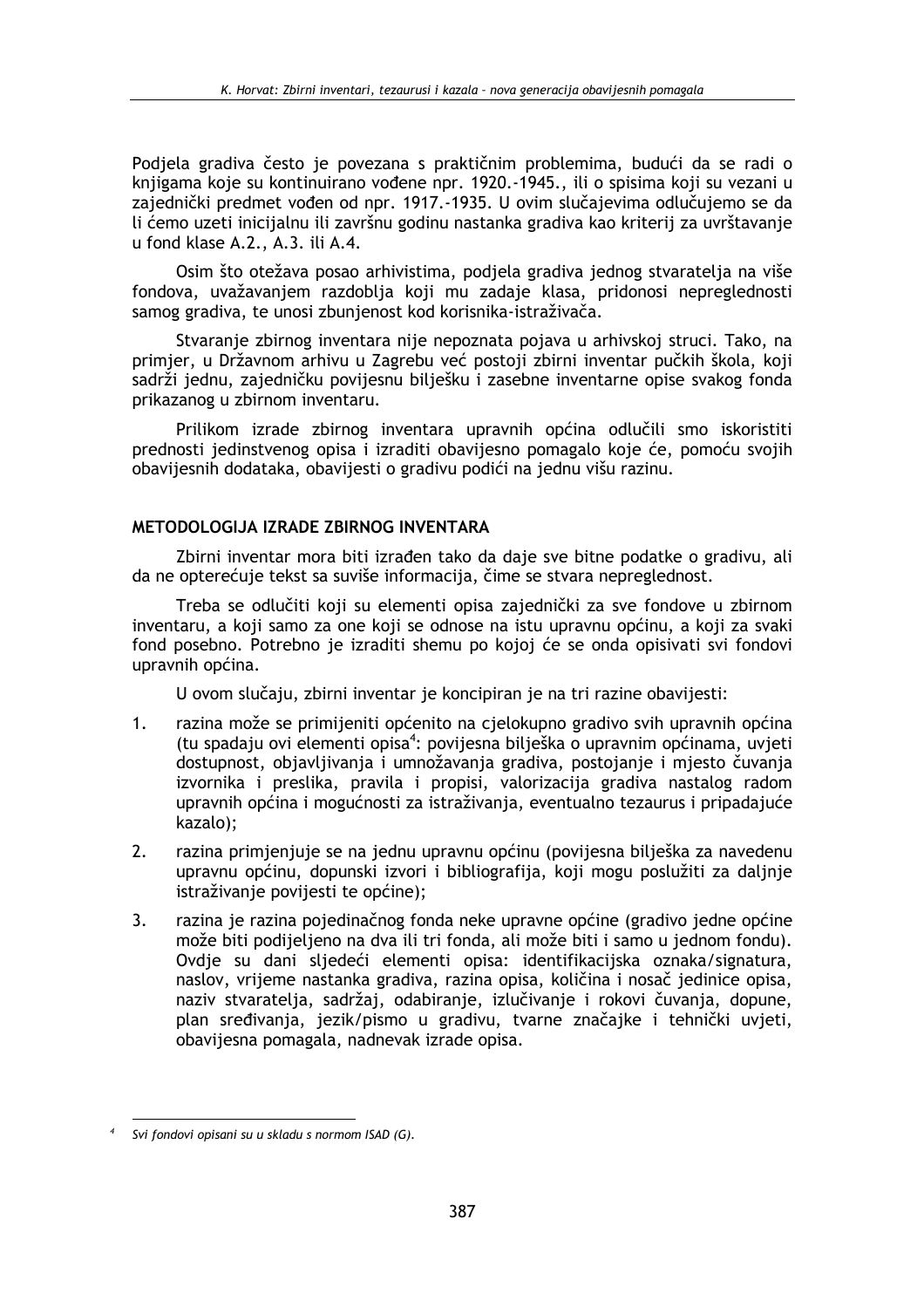Dodatna prednost kod stvarania zbirnog inventara je mogućnost kontrole i standardizacije opisa, odnosno mogućnost da inventarni opisi i popisi svih fondova budu prikazani na jednaki način.

## SHEMATSKI PRIKAZ SADRŽAJA ZBIRNOG INVENTARA:

- **IIVOD**  $1<sup>1</sup>$
- POVIJESNA BILJEŠKA O UPRAVNIM OPĆINAMA  $\mathcal{P}$
- $\overline{3}$ . UPRAVNE OPĆINE U KOTARU ZAGREB
	- NASTANAK I RAZVOJ
	- POPIS ARHIVSKIH FONDOVA  $\bullet$
	- **INVENTARI ARHIVSKIH FONDOVA**
- UVJETI DOSTUPNOSTI. OBJAVLJIVANJA I UMNOŽAVANJA GRADIVA 4.
- POSTOJANJE I MJESTO ČUVANJA IZVORNIKA I PRESLIKA  $5<sub>1</sub>$
- **PRAVILA I PROPISI** 6.
- $7.$ VALORIZACIJA GRADIVA (I MOGUĆNOSTI ZA ISTRAŽIVANJA)
- 8. **TEZAURUS**
- 9. **KAZALO POJMOVA**
- 10. KAZALO MJESTA

Mogući korisni dodaci zbirnom inventaru svakako su shematizam razvoja upravnih općina u određenom razdoblju i na određenom području (u ovom slučaju u kotaru Zagreb), tj. opis njihova nastanka i razvoja (poželjno je napraviti i slikovnu shemu), valorizacija gradiva nastalog radom upravnih općina i mogućnosti za njegovo korištenje u istraživanjima, eventualno i popis zajedničke bibliografije i dopunskih izvora za fondove upravnih općina, kazalo mjesta<sup>5</sup> i tezaurus.

Što se tiče samog sređivanja gradiva, ono je izvršeno kombinacijom načela prvobitnog poretka i unošenja vlastitog reda u gradivo, što je ponekad bilo potrebno zbog fragmentarnosti sačuvanog gradiva. To u praksi znači da smo spise s registraturnim oznakama sredili prema registraturnim oznakama, a gradivo bez registraturnih oznaka složili smo u logične cieline- serije.<sup>6</sup>

### METODOI OGLIA IZRADE TEZALIRLISA I KAZALA

Tezaurus ili poimovnik je riečnik kliučnih poimova koji služi kao pomagalo koje će olakšati predmetno označivanje i moguću razmjenu podatka o gradivu.<sup>7</sup>

Kazalo mjesta izrađeno je prema brojevima stranica u inventaru na kojem se pojedina mjesta spominju u pripadajućoj povijesnoj bilješci.

<sup>&</sup>lt;sup>6</sup> Više o sređivanju gradiva i izradi sumarnog inventara, vidi: Z Hendija www.daz.hr/arhol/hendija

Najjednostavniji su primjer tezaurusa žute stranice telefonskog imenika koji pod izrazom stolarska radionica nabraja sve stolare, drvodjelje, tokare i sl., http://www.carnet.hr/crepozitorij/online\_baze\_brosura.pdf?CARNetweb=d914ada807fb3a2a5d5fc36932130662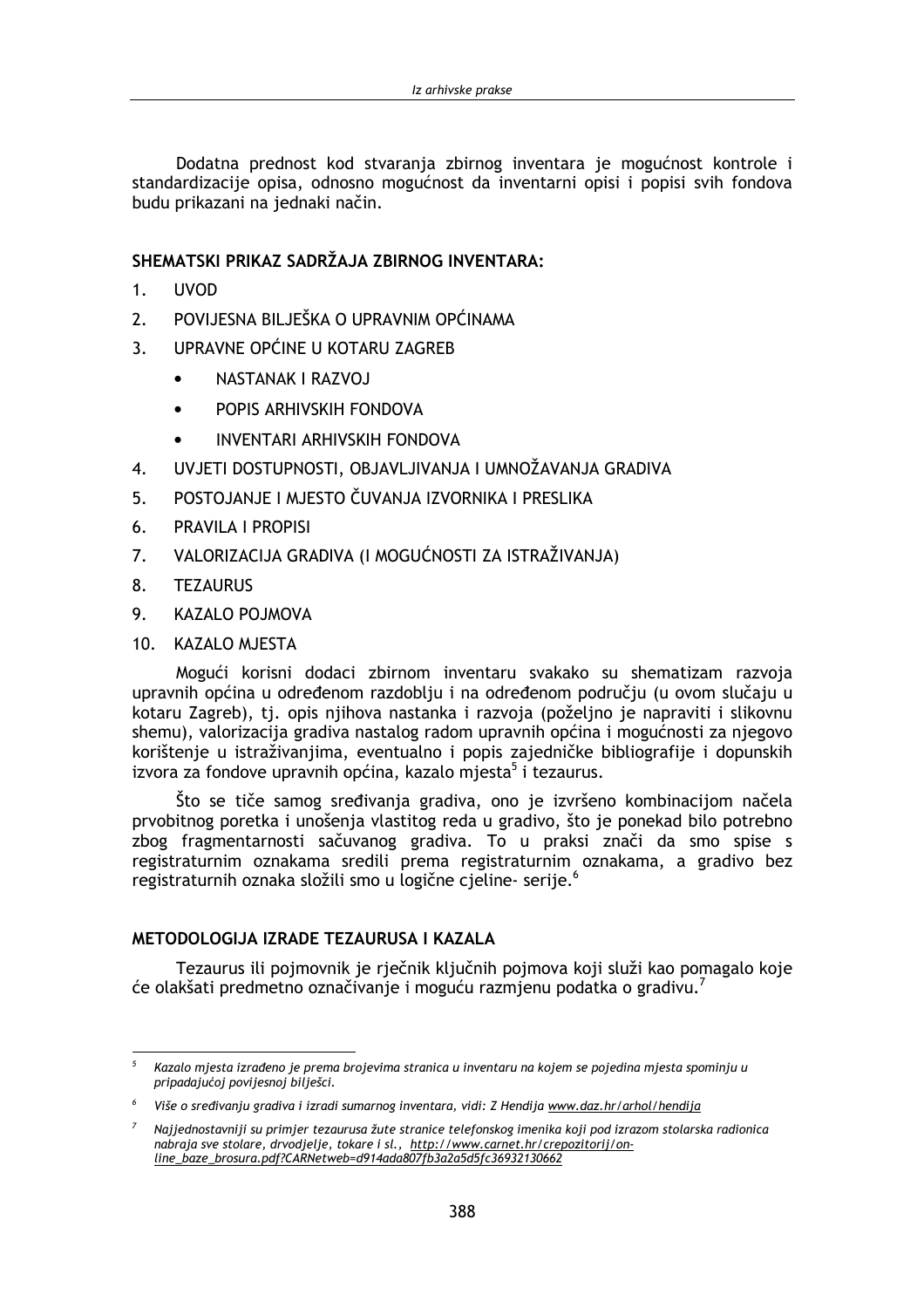To je posebna vrsta rječnika koji je ustrojen na načelu hijerarhijskih veza j asocijativnih odnosa unutar određenog tematskog područia. Jezične jedinice od kojih je sastavljen nazivamo opisnicima ili deskriptorima. Ovakav riečnik služi za indeksiranje dokumenata i na taj način olakšava pretraživanje.

Dakle, tezaurusom se uspostavlja hijerarhijski odnos među nadređenim. podređenim i srodnim pojmovima. Pojmovnik je ustrojen prema abecednom redu deskriptora (opisnika). Nedeskriptori (neopisnici) su istoznačnice ili bliskoznačnice koje su bliske odabranom pojmu (npr. daljnja izobrazba i usavršavanje). U kazalu se moraju naći i deskriptori i nedeskriptori.

Tezaurusi se, dakle, obično sastoje od pojmova poredanih abecednim redom i unakrsnih uputnica poput mreže koje vode korisnika od jednog indeksa do drugog.

Trenutno je izrađeno i objavljeno više pojmovnika od kojih se većina bavi samo određenim znanstvenim područjem, npr. Pojmovnik ženske terminologije<sup>8</sup>, Europski prosvjetni pojmovnik<sup>9</sup> i dr. Primjer općenitijeg tezaurusa svakako je Pojmovnik Eurovoc, opći višejezični pojmovik namijenjen indeksiranju dokumenata iz djelatnosti Europskih zajednica dopunjen dodatkom hrvatskih specifičnih naziva.<sup>10</sup>

Što se tiče izrade tezaurusa unutar arhivske struke, postoji već izrađen višejezični Arhivistički rječnik<sup>11</sup>, kao i Mali pojmovnik arhivistike, bibliotekarstva i muzeologije<sup>12</sup>, međutim niti jedan od ovih se ne bavi sadržajnom obradom arhivskog gradiva.

Svakako je važno napomenuti da se izradom tezaurusa bavi i nekoliko međunarodnih normi (ISO), koje su tiskane i kao hrvatske norme: HRN ISO 2788: 2004, Dokumentacija- Smjernice za izradu i razvoj jednojezičnih tezaurusa, HRN ISO 5963: 2001, Dokumentacija - Metode analize dokumenata, određivanja njihovih predmeta i odabira indeksnih naziva, i HRN ISO 5964:-<sup>13</sup>, Dokumentacija - Smjernice za izradu i razvitak višejezičnih tezaurusa.

Očita je prednost koju daje tezaurus ta što osigurava kontrolu termina, za razliku od svakodnevnog jezika gdje te kontrole nema.

Prilikom obrađivania arhivskog gradiva fondova upravnih općina primijetili smo da se kod svih fondova radi o istovrsnim skupinama gradiva koje bi se lako mogle podvesti pod nekoliko zajedničkih nazivnika.

Ovi fondovi mogli bi pružiti mogućnost za pokušaj izrade tezaurusa kontroliranog terminološkog rječnika u kojem bi se obradili svi korišteni pojmovi i opisali njihove hijerarhijske i asocijativne veze.

Na taj bismo način dobili pojmovnik koji bi mogao služiti kao pomoć pri svakoj sljedećoj obradi arhivskog gradiva srodnih fondova, tako što već daje popis preporučenih termina koji mogu služiti za označavanje/indeksiranje samog gradiva, preko njegove sadržajne analize.

Pojmovnik ženske terminologije, Zagreb, 2000., str. ii.

Europski prosvjetni pojmovnik, Zagreb, 1996.

<sup>&</sup>lt;sup>10</sup> http://www.hidra.hr/eurovoc/eurovoc.htm

 $11$ http://www.arhiv.hr/en/hr/pdf/Rjecnik%20arhivske%20terminologije%20%20hr.pdf

 $12$  izradila ga je Irena Kolbas, vidi http://public.carnet.hr/akm/Pojmovnik.htm#literatura

<sup>&</sup>lt;sup>13</sup> Ova hrvatska norma najvjerojatnije je još u pripremi.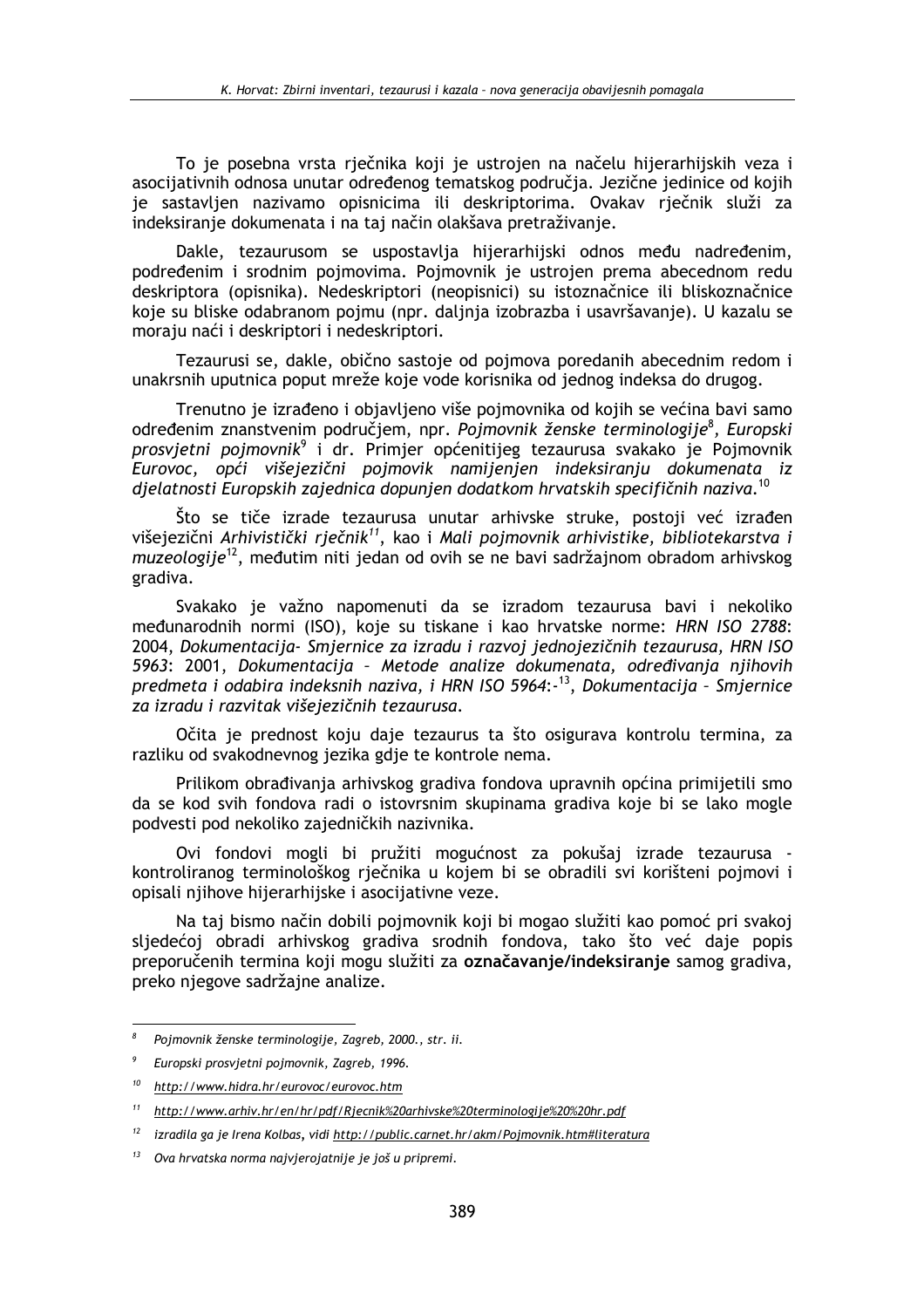Svaki korišteni termin može biti obrađen tako da sadržava sam pojam, opis izraza, sinonime, izraze s kojima je značeniski povezan, podređene i nadređene poimove. Naravno, neki će poimovi sadržavati svako od ovih pojašnjenja, a neki samo neka, ovisno o tome je li, npr., pojam uopće potrebno dodatno opisati, ima li uopće sinonime i sl.

Ovdje ćemo prikazati pokušaj izrade tezaurusa za opisano gradivo i nekoliko mogućih primjera te se ovo izlaganje treba shvatiti kao poticaj da se što prije pokrene razgovor o ovoj temi.

Na početku bi sve pojmove koji se koriste u inventarnom popisu trebalo rasporediti u zajedničke skupine.

Npr. u skupni EVIDENCIJE O STANOVNIŠTVU našli bi se ovi pojmovi iz inventarnog popisa: Pukopopisna knjiga, Pukopopisna listina, Registar smrtovnica, Smrtovnice i našastari ostavina, Evidencija umrlih, Pukopopis zavičajnika, Popis zavičajnika, Imenik općinara- zavičajnika, Popis nezavičajnika, Prijavna knjiga nezavičajnika, Brojno stanje izbjeglica, Evidencije stranaca, Očevidnik izdanih domovnica i dr.

Ovi pojmovi mogu se unutar skupine EVIDENCIJE O STANOVNIŠTVU grupirati u manje skupine, npr:

#### ZAVIČAJNICI  $1<sub>1</sub>$

- Pukopopis zavičajnika
- Popis zavičajnika  $\bullet$
- Imenik općinara- zavičajnika

#### **NEZAVIČAJNICI**  $2<sub>1</sub>$

- Popis nezavičajnika
- Prijavna knjiga nezavičajnika  $\bullet$
- Brojno stanje izbjeglica

#### STRANI DRŽAVLJANI  $3<sub>1</sub>$

- Knjiga stranih državljana  $\bullet$
- Registar stranih državljana  $\bullet$
- Imenik stranih državljana
- Evidencije stranaca
- Očevidnik izdanih domovnica
- Popis izdanih domovnica

Svaki zajednički nazivnik (EVIDENCIJE O STANOVNIŠTVU, ZAVIČAJNICI, NEZAVIČAJNICI, STRANI DRŽAVLJANI) može služiti kao ključna riječ- deskriptor koji ćemo staviti u hijerarhijski i asocijativni odnos prema ostalim deskriptorima. Npr.

### pojam: ZAVIČAJNICI

Napomena: Zavičajnici su osobe koje su općini uživale zavičajno pravo.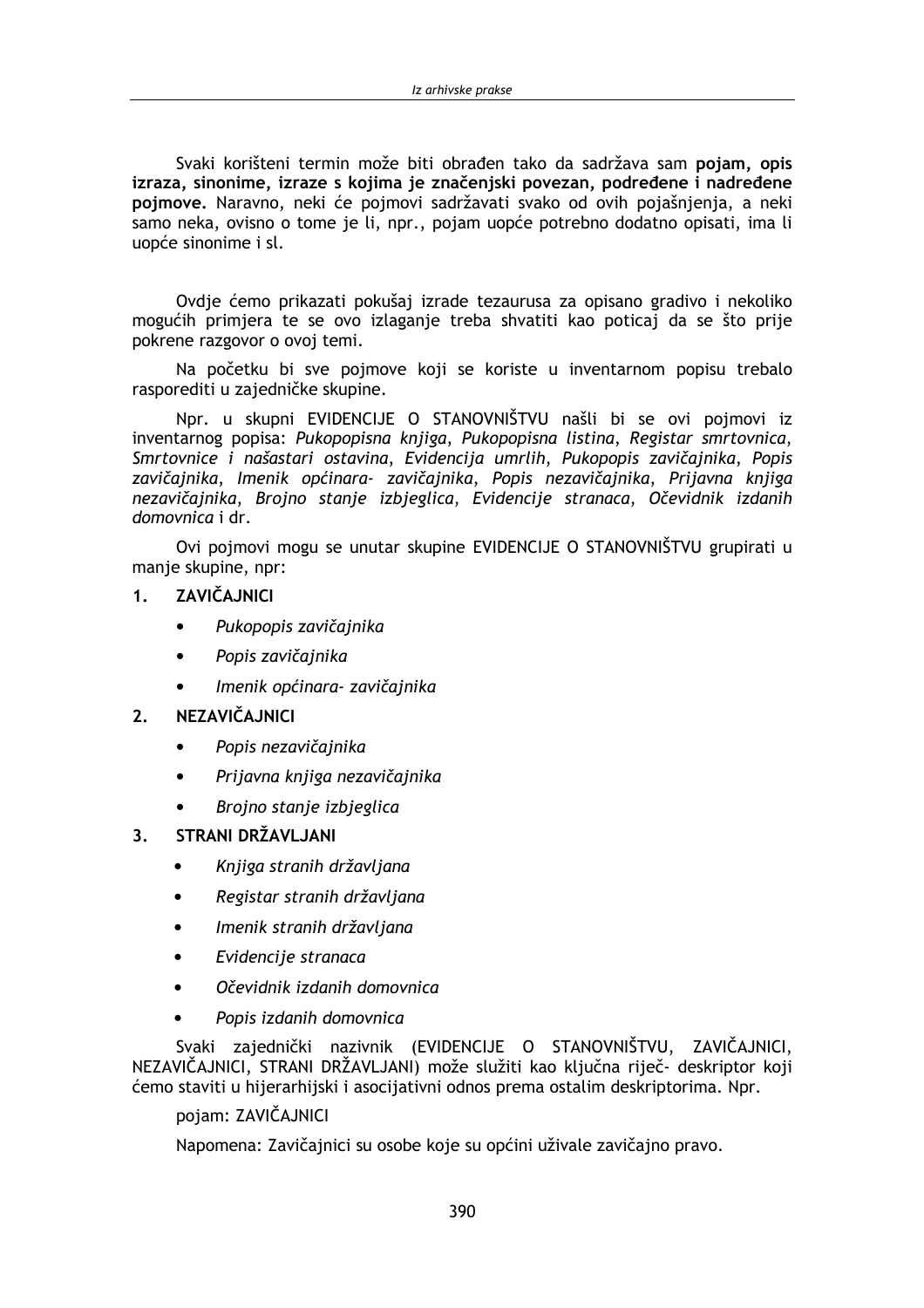## Područie: EVIDENCIJE O STANOVNIŠTVU

Srodni pojam: NEZAVIČAJNICI

Pojam ZAVIČAJNICI uzima se kao indeksni termin, deskriptor.

Tezaurusom stvaramo bazu podataka u kojoj svaki pojam može biti multipliciran i pojavljivati se više puta u različitim tematskim skupinama (npr. ZDRAVSTVENE EVIDENCIJE može ući i pod skupinu EVIDENCIJE O STANOVNIŠTVU i pod ZDRAVSTVO), tako da se smanjuje mogućnost da neko gradivo ostane neiskorišteno.

Naravno, svaki je pojmovnik podložan nadopunama i ažuriranju, dakle razvijanju.

Izradom kazala koje bi sadržavalo sve navedene pojmove te pripadajuće signature i oznaku fonda u kojem se gradivo nalazi, napravili bismo ne samo veliku pomoć istraživačima kojima bismo olakšali i ubrzali pregled samog inventara, nego i ostavili mogućnost eventualne kasnije integracije informacija spajanjem s kazalom nekog drugog, srodnog fonda iste klase.

Ključne termine koje smo odredili za tezaurus, mogli bismo povezati s UDK klasifikacijom. U slučaju nepostojanja odgovarajućeg termina, dali bismo najbliži drugi termin. Na taj bismo način ostavili mogućnost povezivanja knjižničnih kataloga i arhivskih baza podataka u nekoj bližoj budućnosti.

Izrada tezaurusa i pripadajućeg kazala bitna je zbog mogućnosti stvaranja integrirane računalne baze podataka i pretraživanja korištenjem računalnih tehnologija, što je danas gotovo neophodno, s obzirom na količinu i raznolikost dokumentacije koja se čuva u arhivima.

Prilikom pročavanja izrade tezaurusa uočeno je i nekoliko problema. Jedan od nijh je kako sadržajno označiti spise koji se ne ubrajaju ni pod koji sadržajni okvir, već se odnose na više različitih područia (npr: spisi vođeni prema urudžbenom zapisniku)? Da li ih, nakon uvida u njihov sadržaj, pokušati odrediti prema glavnim područiima, ili ih staviti u skupinu Općenito? Možda bi, za prvu ruku, bilo dovoljno izraditi sustav pojmova unutar jedne tematske cjeline i pokušati označiti fondove i signature gradiva koji bi im sadržajno odgovarali.

U svakom slučaju, izrada tezaurusa i stvaranje integriranih kazala ostaje izazov za arhivske dielatnike i mogućnost za suradniu arhivista i kniižničara.

### **7AKI JUČAK**

Prilikom izrade zbirnog inventara pokušali smo sastaviti ga tako da kroz njegove elemente damo potpunije obavijesti o samom gradivu. Zbirni inventar, kao složeno obavijesno pomagalo, daje mogućnost organizacije informacija o gradivu više fondova, na način da daje nekoliko razina informacija:

- za sve fondove tj. za cijeli zbirni inventar
- za nekoliko fondova (koji čine istu upravnu općinu)
- za jedan fond

Informacije mogu biti integrirane u tezaurusu i pripadajućem kazalu, čime se pruža pomoć u pretraživanju sadržaja gradiva.